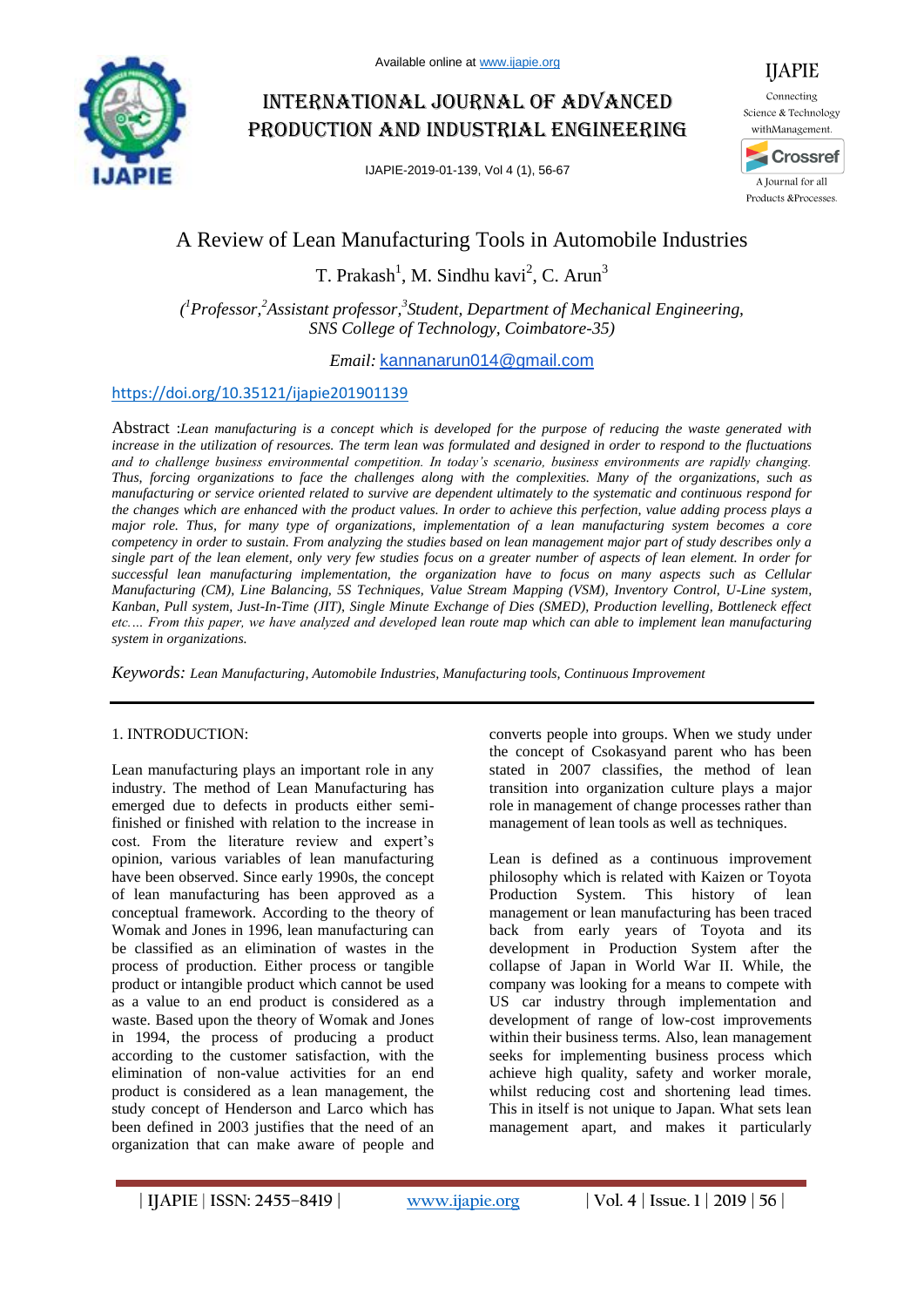effective, is that it has at its core a laser-sharp focus on the elimination of all waste from all processes.

## 2.CONCEPT OF LEAN MANUFACTURING:

Lean principles are derived from the Japanese manufacturing industry. The term was first coined by John Krafcik in his 1988 article, "Triumph of the Lean Production System", based on his master's thesis at the MIT Sloan School of Management. Krafcik had been a quality engineer in the Toyota-GM NUMMI joint venture in California before joining MIT for MBA studies. Krafcik's research was continued by the International Motor Vehicle Program (IMVP) at MIT, which produced the international best-selling book co-authored by James P. Womack, Daniel Jones, and Daniel Roos called The Machine That Changed the World. A complete historical account of the IMVP and how the term "lean" was coined is given by Holweg (2007) For many, lean is the set of "tools" that assist in the identification and steady elimination of waste. As waste is eliminated quality improves while production time and cost are reduced. A nonexhaustive list of such tools would include: SMED, value stream mapping, Five S, Kanban (pull systems), poka-yoke (error-proofing), total productive maintenance, elimination of time batching, mixed model processing, rank order clustering, single point scheduling, redesigning working cells, multi-process handling and control charts (for checking mura).

There is a second approach to lean manufacturing, which is promoted by Toyota, called The Toyota Way, in which the focus is upon improving the "flow" or smoothness of work, thereby steadily eliminating mura ("unevenness") through the system and not upon 'waste reduction' per se. Techniques to improve flow include production leveling, "pull" production (by means of Kanban) and the Heijunka box. This is a fundamentally different approach from most improvement methodologies, and requires considerably more persistence than basic application of the tools, which may partially account for its lack of popularity. [3]

The difference between these two approaches is not the goal itself, but rather the prime approach to achieving it. The implementation of smooth flow exposes quality problems that already existed, and thus waste reduction naturally happens as a consequence. The advantage claimed for this approach is that it naturally takes a system-wide perspective, whereas a waste focus sometimes wrongly assumes this perspective.

Both lean and TPS can be seen as a loosely connected set of potentially competing principles whose goal is cost reduction by the elimination of waste. These principles include: pull processing, perfect first-time quality, waste minimization, continuous improvement, flexibility, building and maintaining a long-term relationship with suppliers, autonomation, load leveling and production flow and visual control. The disconnected nature of some of these principles perhaps springs from the fact that the TPS has grown pragmatically since 1948 as it responded to the problems it saw within its own production facilities. Thus, what one sees today is the result of a 'need' driven learning to improve where each step has built on previous ideas and not something based upon a theoretical framework. [4]

Toyota's view is that the main method of lean is not the tools, but the reduction of three types of waste: Muda (non-value-adding work), muri (overburden), and mura (unevenness), to expose problems systematically and to use the tools where the ideal cannot be achieved. From this perspective, the tools are workarounds adapted to different situations, which explains any apparent incoherence of the principles above.

Lean implementation emphasizes the importance of optimizing work flow through strategic operational procedures while minimizing waste and being adaptable. Flexibility is required to allow production leveling (Heijunka) using tools such as SMED, but have their analogues in other processes such as research and development (R&D). However, adaptability is often constrained, and therefore may not require significant investment. More importantly, all of these concepts have to be acknowledged by employees who develop the products and initiate processes that deliver value. The cultural and managerial aspects of lean are arguably more important than the actual tools or methodologies of production itself. There are many examples of lean tool implementation without sustained benefit, and these are often blamed on weak understanding of lean throughout the whole organization.

Lean aims to enhance productivity by simplifying the operational structure enough to understand, perform and manage the work environment. To achieve these three goals simultaneously, one of Toyota's mentoring methodologies (loosely called Senpai and Kohai which is Japanese for senior and junior), can be used to foster lean thinking throughout the organizational structure from the ground up. The closest equivalent to Toyota's mentoring process is the concept of "Lean Sensei," which encourages companies, organizations, and teams to seek third-party experts that can provide advice and coaching.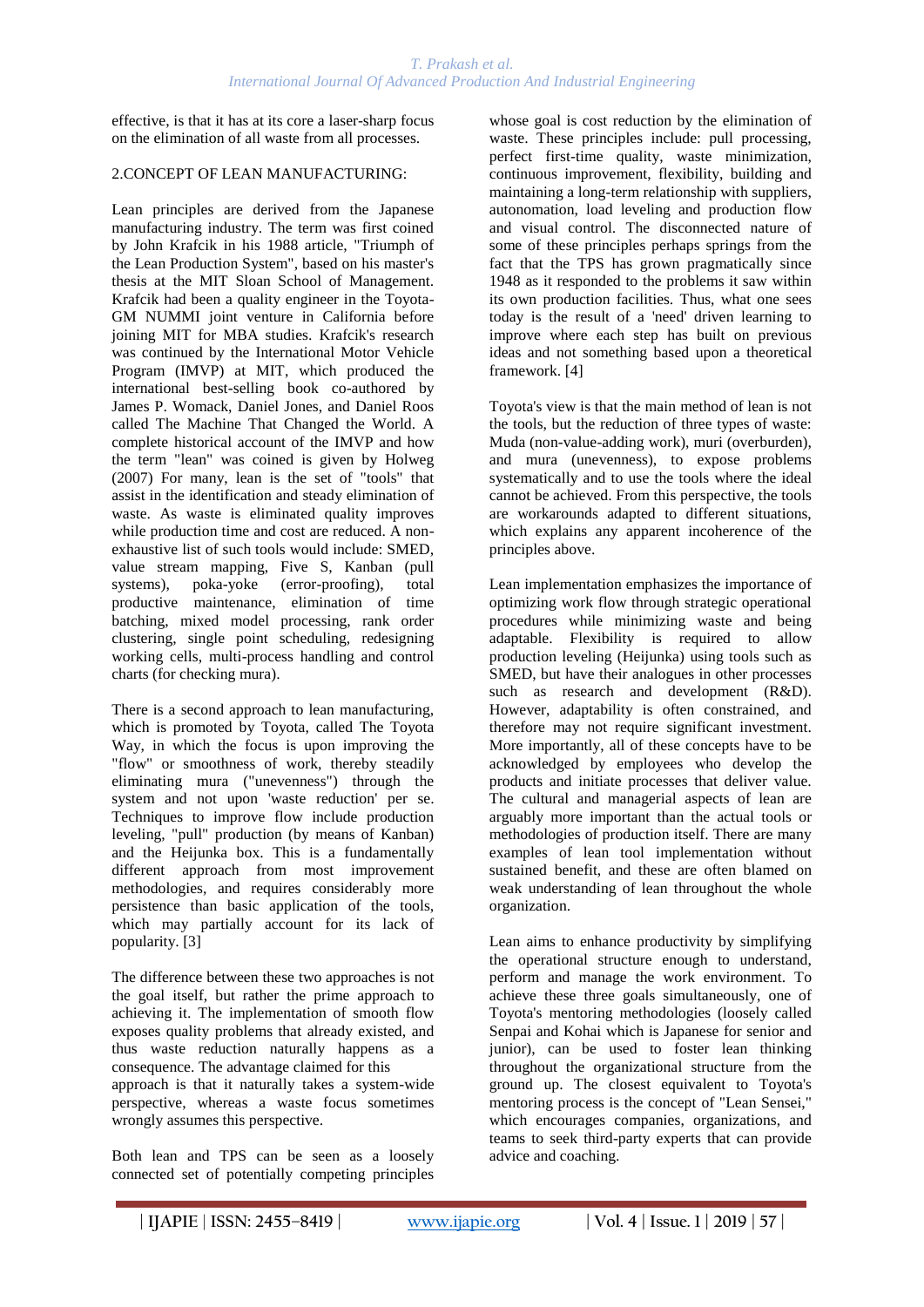In 1999, Spear and Bowen identified four rules which characterize the "Toyota DNA":

- All work shall be highly specified as to content, sequence, timing, and outcome.
- Every customer-supplier connection must be direct, and there must be an unambiguous yes or no way to send requests and receive responses.
- The pathway for every product and service must be simple and direct.
- Any improvement must be made in accordance with the scientific method, under the guidance of a teacher, at the lowest possible level in the organization.

## 3.PRINCIPLES OF LEAN MANUFACURING:

Lean manufacturing is defined as a performancebased process which is used in manufacturing organizations in order to increase its productions along with competitive advantages. Its basic is to employ continuous improvement processes in order to focus on waste elimination or non-value-added steps within organization. The challenge for the organizations is to utilize lean manufacturing for the purpose of creating a culture that will create and sustain long-term commitment from top management through the entire workforce. [1] The application of five principles to guide action of

management toward success is a. Value: The foundation for the value

stream that defines what the customer is willing to pay for.

b. The Value Stream: The mapping and identifying of all the specific actions required to eliminate the nonvalue activities from design concept to customer usage.

c. Flow: The elimination of all process stoppages to make the value stream "flow" without interruptions.

d. Pull: The ability to streamline products and processes from concept through customer usage.

e. Perfection: The ability to advocate doing things right the first time through the application of continuous improvement efforts.

The lean manufacturing is a set of principles is now fairly rooted in the literature. The principles that are behind the lean manufacturing are not in themselves new; many of them can be traced back with work of pioneers commonly as (Deming, 1986; Taylor, 1911; Skinner, 1969). Though the concept of lean as now understood could have modeled from this literature, it was not until the Japanese auto industry was studied, that the total concept became clear. Instead lean manufacture has

been extended to encompass whole spectrum of activities in business such as world-class companies, in particular, automotive and electronic sectors are seeking in order to become lean enterprises. There are also some voices of discontent such as (Gordon, 1995; Berggren, 1992) to the adoption and ultimate effectiveness of lean production, nonetheless many case examples exist to demonstrate how companies are changing their production methods and management practices to become leaner. Therefore, to analyze the implementation in lean approach; it is essential to study about the inner working of companies along with following the fundamental principles of TPS identified by various researchers over a period of time. In this study, we have analyzed and examined the lean principles implementation techniques and inner workings of about more than 50 companies in automotive sectors in countries such as USA, UK and India. [2] We also have analyzed the production system, product development processes, supply chain management, and management style in order to see how these companies are following lean principles as documented by various researchers and also analyzed and examined engineers, senior managers, workers involved in attending their review and problem-solving meetings to understand thecoordination mechanisms. In the process of interaction and cooperation between supplier and customer.

#### 4. GOALS OF LEAN MANUFACTURING:

The espoused goals of lean manufacturing systems differ between various authors. While some maintain an internal focus, e.g. to increase profit for the organization, others claim that improvements should be done for the sake of the customer. [5]

Some commonly mentioned goals are:

• Improve quality: To stay competitive in today's marketplace, a company must understand its customers' wants and needs and design processes to meet their expectations and requirements.

• Eliminate waste: Waste is any activity that consumes time, resources, or space but does not add any value to the product or service.

• Reduce time: Reducing the time it takes to finish an activity from start to finish is one of the most effective ways to eliminate waste and lower costs.

• Reduce total costs: To minimize cost, a company must produce only to customer demand. Overproduction increases a company's inventory costs because of storage needs.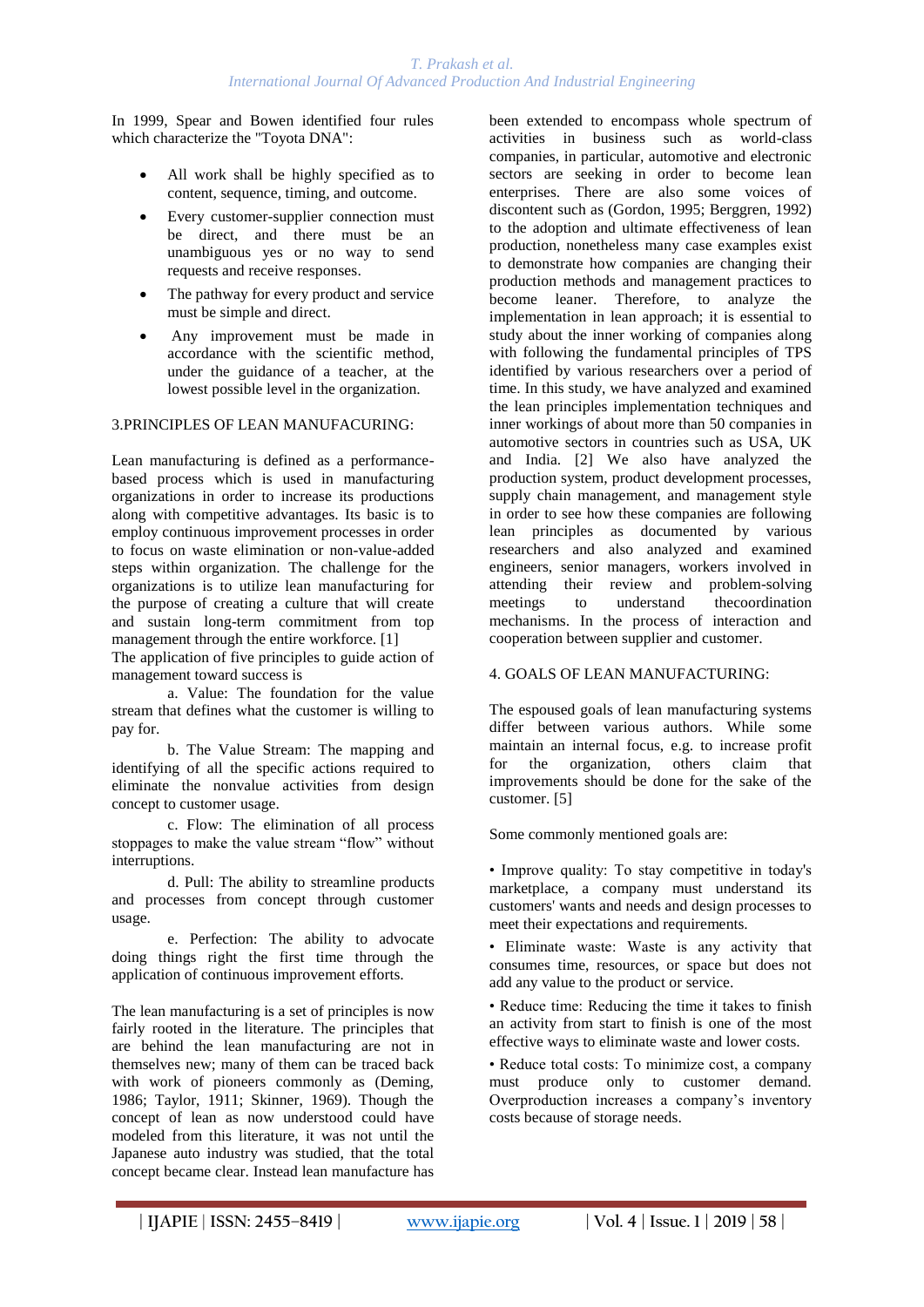The strategic elements of lean can be quite complex, and comprise multiple elements. [6] Four different notions of lean have been identified:

• Lean as a fixed state or goal (being lean)

• Lean as a continuous change process (becoming lean)

• Lean as a set of tools or methods (doing lean/toolbox lean)

• Lean as a philosophy (lean thinking)

#### 5. STRATEGY:

Lean production has been adopted into other industries to promote productivity and efficiency in an ever-changing market. In global supply chain and outsource scale, Information Technology is necessary and can deal with most of hard lean practices to synchronize pull system in supply chains and value system [7]. The manufacturing industry can renew and change strategy of production just in time.

The supply chains take changes in deploying second factory or warehouse near their major markets in order to react consumers' need promptly instead of investing manufacturing factories on the lost-cost countries. For instance, Dell sells computers directly from their website, cutting franchised dealers out of their supply chains. Then, the firm use outsourced partners to produce its components, deliver components to their assembly plants on these main markets around the world, like America and China. [8]

The other way to avoid market risk and control the supply efficiently is to cut down in stock. P&G has done the goal to co-operate with Walmart and other wholesales companies by building the response system of stocks directly to the supplier's companies.

With the improvement of global scale supply chains, firms apply lean practices (JIT, supplier partnership, and customer involvement) built between global firms and suppliers intensively to connect with consumers markets efficiently.

### 6. STEPS TO ACHIEVE LEAN SYSTEMS:

The following steps should be implemented to create the ideal lean manufacturing system:

• Design a simple manufacturing system

• Recognize that there is always room for improvement

• Continuously improve the lean manufacturing system design

6.1. DESIGN A SIMPLE MANUFACTURING SYSTEM:

A fundamental principle of lean manufacturing is demand-based flow manufacturing. In this type of production setting, inventory is only pulled through each production center when it is needed to meet a customer's order [9]. The benefits of this goal include:

- Decreased cycle time
- Less inventory
- Increased productivity
- Increased capital equipment utilization

#### 6.2. CONTINUOUS IMPROVEMENT:

A continuous improvement mindset is essential to reach the company's goals. The term "continuous improvement" means incremental improvement of products, processes, or services over time, with the goal of reducing waste to improve workplace functionality, customer service, or product performance [10]. Lean is founded on the concept of continuous and incremental improvements on product and process while eliminating redundant activities. "The value of adding activities are simply only those things the customer is willing to pay for, everything else is waste, and should be eliminated, simplified, reduced, or integrated" (Rizzardo, 2003). Improving the flow of material through new ideal system layouts at the customer's required rate would reduce waste in material movement and inventory.

#### 6.3. MEASURE AND CRITICISM:

Overall equipment effectiveness (OEE) is a set of performance metrics that fit well in a lean environment. Also, PMTS, methods-time measurement, cost analysis and perhaps time study can be used to evaluate the wastes and IT effectiveness in the operational processes. For example, Jun-Ing Ker and Yichuan Wang analyze two prescribing technologies, namely no carbon required (NCR) and digital scanning technologies to quantify the advantages of the medication ordering, transcribing, and dispensing process in a multi-hospital health system. With comparison between these two technologies, the statistical analysis results show a significant reduction on process times by adopting digital scanning technology. The results indicated a reduction of 54.5% in queue time, 32.4% in order entry time, 76.9% in outgoing delay time, and 67.7% in outgoing transit time with the use of digital scanning technology. [11]

One criticism of lean is that its practitioners may focus on tools and methodologies rather than on the philosophy and culture of lean. Consequently, adequate management is needed in order to avoid failed implementation of lean methodologies. Another pitfall is that management decides what solution to use without understanding the true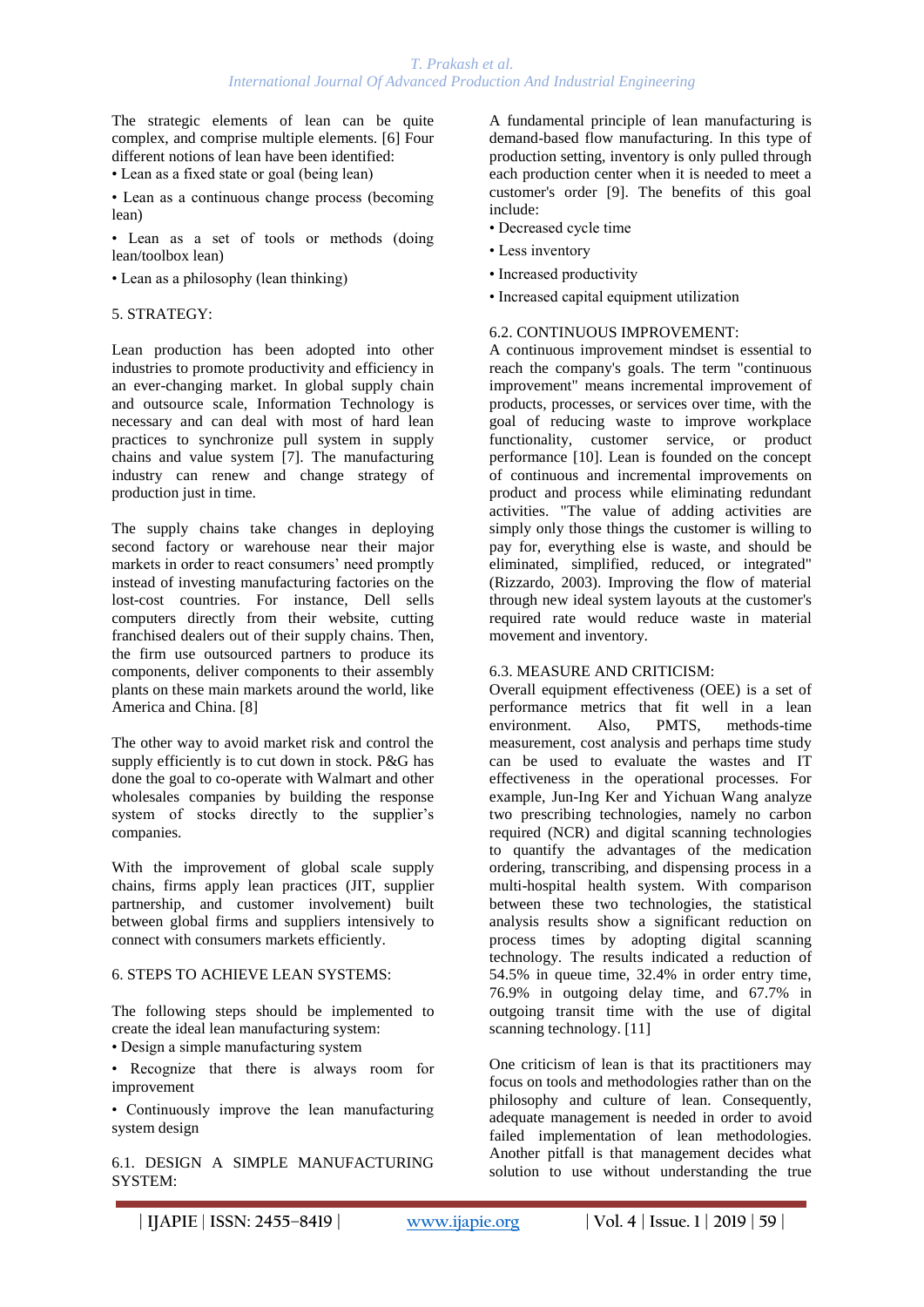problem and without consulting shop floor personnel. As a result, lean implementations often look good to the manager but fail to improve the situation.

In addition, many of the popular lean initiatives, coming from the TPS, are solutions to specific problems that Toyota was facing. Toyota, having an undesired current condition, determined what the end state would look like. Through much study, the gap was closed, which resulted in many of the tools in place today. Often, when a tool is implemented outside of TPS, a company believes that the solution lay specifically within one of the popular lean initiatives. The tools which were the solution to a specific problem for a specific company may not be able to be applied in exactly the same manner as designed. Thus, the solution does not fit the problem and a temporary solution is created vs. the actual root cause.

The lean philosophy aims to reduce costs while optimizing and improving performance. Value stream mapping (VSM) and 5S are the most common approaches companies take on their first steps towards making their organization leaner. Lean actions can be focused on the specific logistics processes, or cover the entire supply chain. For example, you might start from analysis of SKUs (stock keeping units), using several days to identify and draw each SKUs path, evaluating all the participants from material suppliers to the consumer. Conducting a gap analysis determines the company's 'must take' steps to improve the value stream and achieve the objective. Based on that evaluation, the improvement group conducts the failure mode effects analysis (FMEA), in order to identify and prevent risk factors. It is crucial for front-line workers to be involved in VSM activities since they understood the process and can directly increase the efficiency. Although the impact may be small and limited for each lean activity,

implementing series small improvements incrementally along the supply chain can bring forth enhanced productivity.

After adopting the lean approach, both managers and employees experience change. Therefore, decisive leaders are needed when starting on a lean journey. There are several requirements to control the lean journey. First and most importantly, experts recommend that the organization have its own lean plan, developed by the lean Leadership. In other words, the lean team provides suggestions for the leader who then makes the actual decisions about what to implement. Second, coaching is recommended when the organization starts off on its lean journey. They will impart their knowledge and skills to shop floor staff and the lean implementation will be much more efficient. Third, the metrics or measurements used for measuring lean and improvements are extremely important. It will enable collection of the data required for informed decision-making by a leader. One cannot successfully implement lean without sufficient aptitude at measuring the process and outputs. To control and improve results going forward, one must see and measure, i.e. map, what is happening now.

#### 7. TOOLS IN LEAN MANUFACTURING:

#### 7.1 KAIZAN

In Japanese, Kaizen means "continual improvement". This lean manufacturing tool dictates that processes be continually improved in order to eliminate waste and boost efficiency. In the automotive industry, Kaizen is often implemented in order to address problems and provide solutions in the assembly line process.



Fig 1: Kaizen Event Process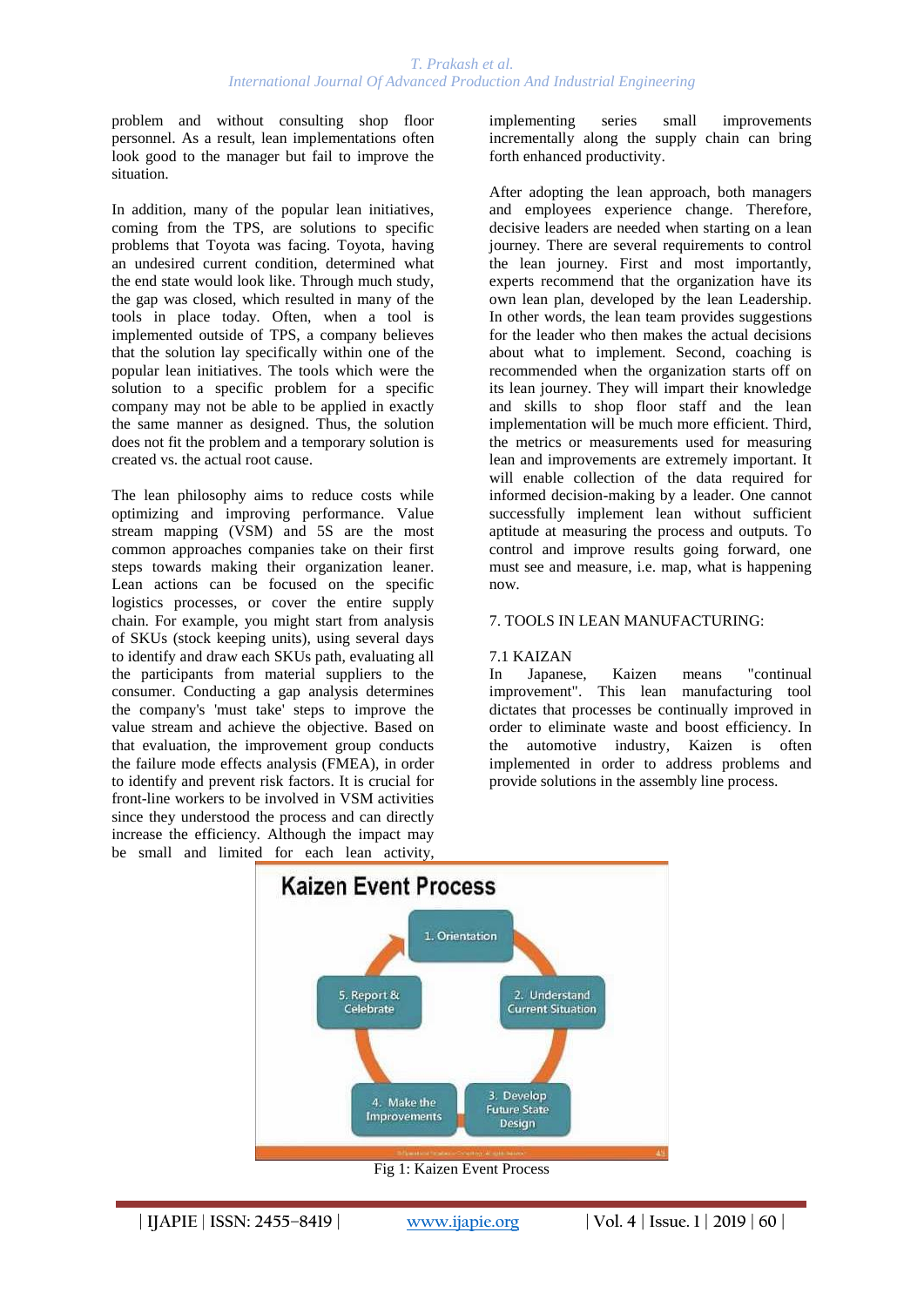## 7.2. POKA YOKE

The goal of Poka-Yoke is to prevent mistakes from becoming defects, which is a crucial aspect of efficient, quality manufacturing. In the automotive industry, one example of Poka-Yoke being implemented is a conveyor belt that will reject a part if it is underweight and therefore prevent a mistake from becoming a defect that makes it through the assembly line.

## 7.3. HEIJUNKA

The Japanese word for "leveling" Heijunka is used to level out the production process to reduce batching and ensure that a consistent number of components are produced each day. This enables companies in the automotive industry to optimize their manufacturing process for a specific number of items manufactured rather than having that number vary on a day-to-do basis.



Fig 2: HEIJUNKA

#### 7.4. A3 PROBLEM SOLVING

A3 Problem Solving is a method of problem solving used to find flaws, explore solutions, and implement those solutions in order to achieve a desired goal. A3 Problem Solving was first implemented by Toyota and offers a lot of value to companies in the automotive industry.



Fig 3: PDCA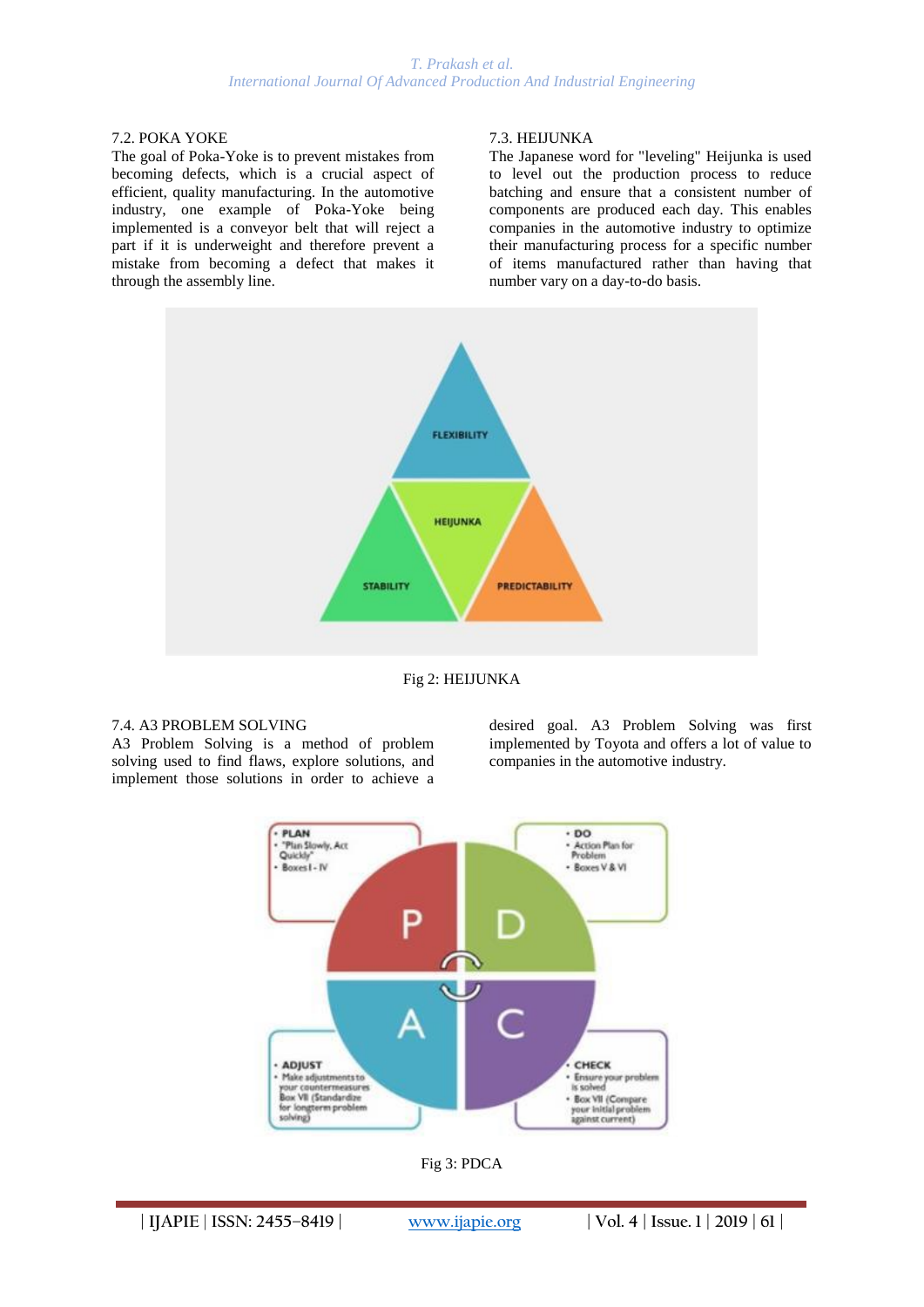## 7.5. JUST IN TIME

Just in Time manufacturing dictates that products be produced when the customer wants them in the amount the customer needs. This process enables companies to reduce their inventory and eliminate

waste by ensuring their products are sold as soon as they roll off the assembly line.



7.6. SIX BIG LOSSES

Six Big Losses highlights the six most common causes of inefficiencies in production and provides

companies with the steps they need to use in order to address these causes.



Fig 5: TPM six Big Losses

#### 7.7. ROOT CAUSE ANALYSIS

RCA dictates that it's much better to get to the root cause of the problem rather than treating its obvious symptoms. In automotive manufacturing, which can be quite complex, it can often be difficult to find the root cause of a problem. By

using the RCA tool, companies can make spotting and fixing the root cause of problems much easier.

#### 7.8. 5 WHYS

Like RCA, the 5 Whys tool is designed to help companies find the root cause of a problem rather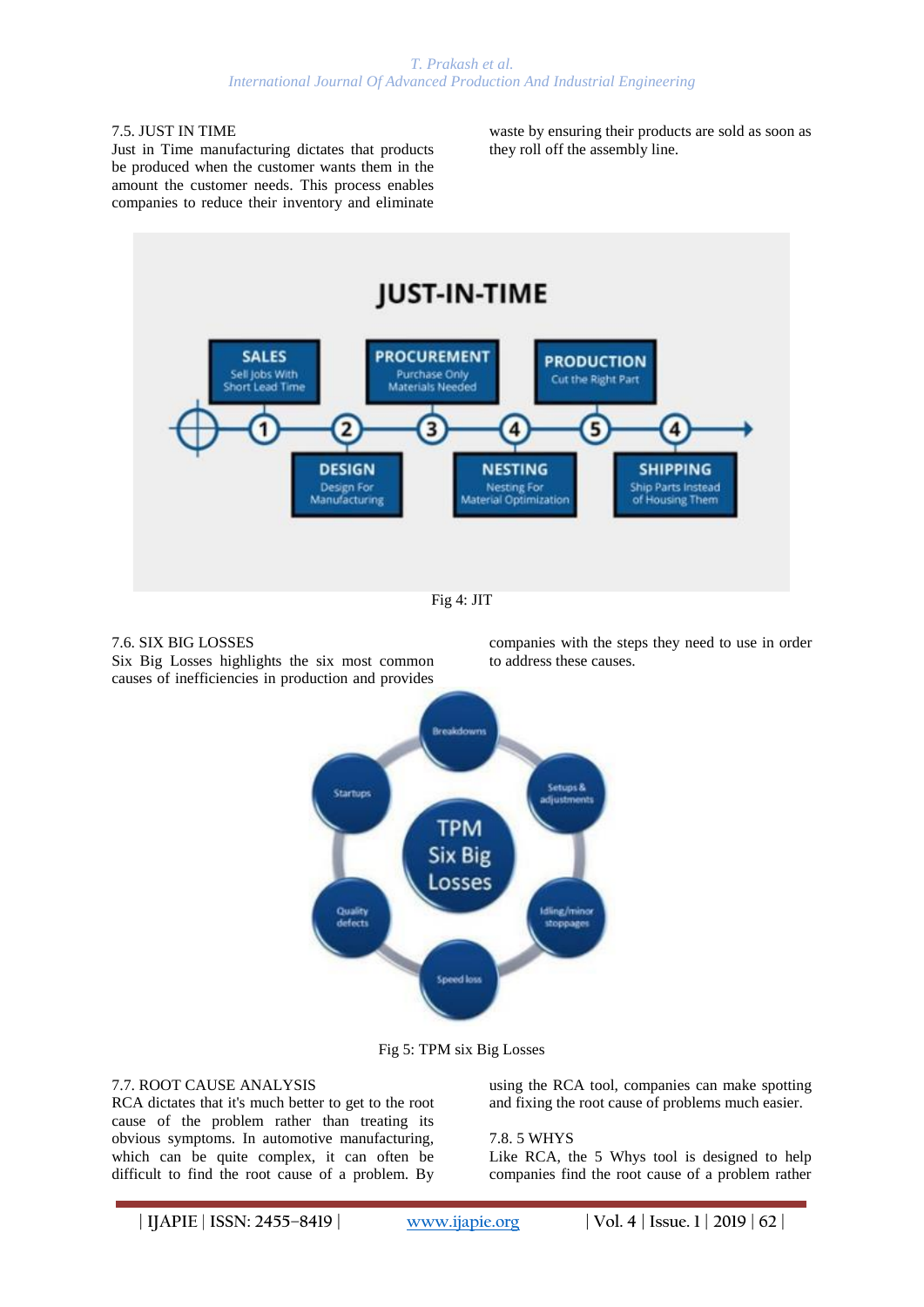than treating its symptoms. In the automotive industry, companies can use the 5 Whys tool in order to ask the questions that need to be asked

about their manufacturing process and find the correct answer to those questions.

| <b>The Problem</b> |     | It is taking too long to deliver product to the customer                                                              |
|--------------------|-----|-----------------------------------------------------------------------------------------------------------------------|
|                    | Why | There are too many orders backlogged in the system                                                                    |
| $\overline{2}$     | Why | We couldn't ship particular orders for almost 3 weeks                                                                 |
| 3                  | Why | We were out of a specific piece of equipment on the orders                                                            |
|                    | Why | There was a material shortage on a component                                                                          |
|                    | Why | We have only one single source for the component and the<br>supplier could not deliver the component (the root cause) |

#### Fig 7: RCA

#### 7.9. TYPES OF WASTES

The 7 Wastes lean manufacturing tool is implemented by Toyota and is perfect for companies in the automotive industry. This tool

helps companies analyze the seven areas where waste commonly occurs and provides steps for them to eliminate that waste.





Although the elimination of waste may seem like a simple and clear subject, it is noticeable that waste is often very conservatively identified. This then hugely reduces the potential of such an aim. The elimination of waste is the goal of lean, and Toyota defined three broad types of waste: muda, muri and mura; for many lean implementations this list shrinks to the first waste type only with reduced corresponding benefits.

Muri is all the unreasonable work that management imposes on workers and machines because of poor organization, such as carrying heavy weights, moving things around, dangerous tasks, even working significantly faster than usual. It is pushing a person or a machine beyond its natural limits. This may simply be asking a greater level of performance from a process than it can handle without taking shortcuts and informally modifying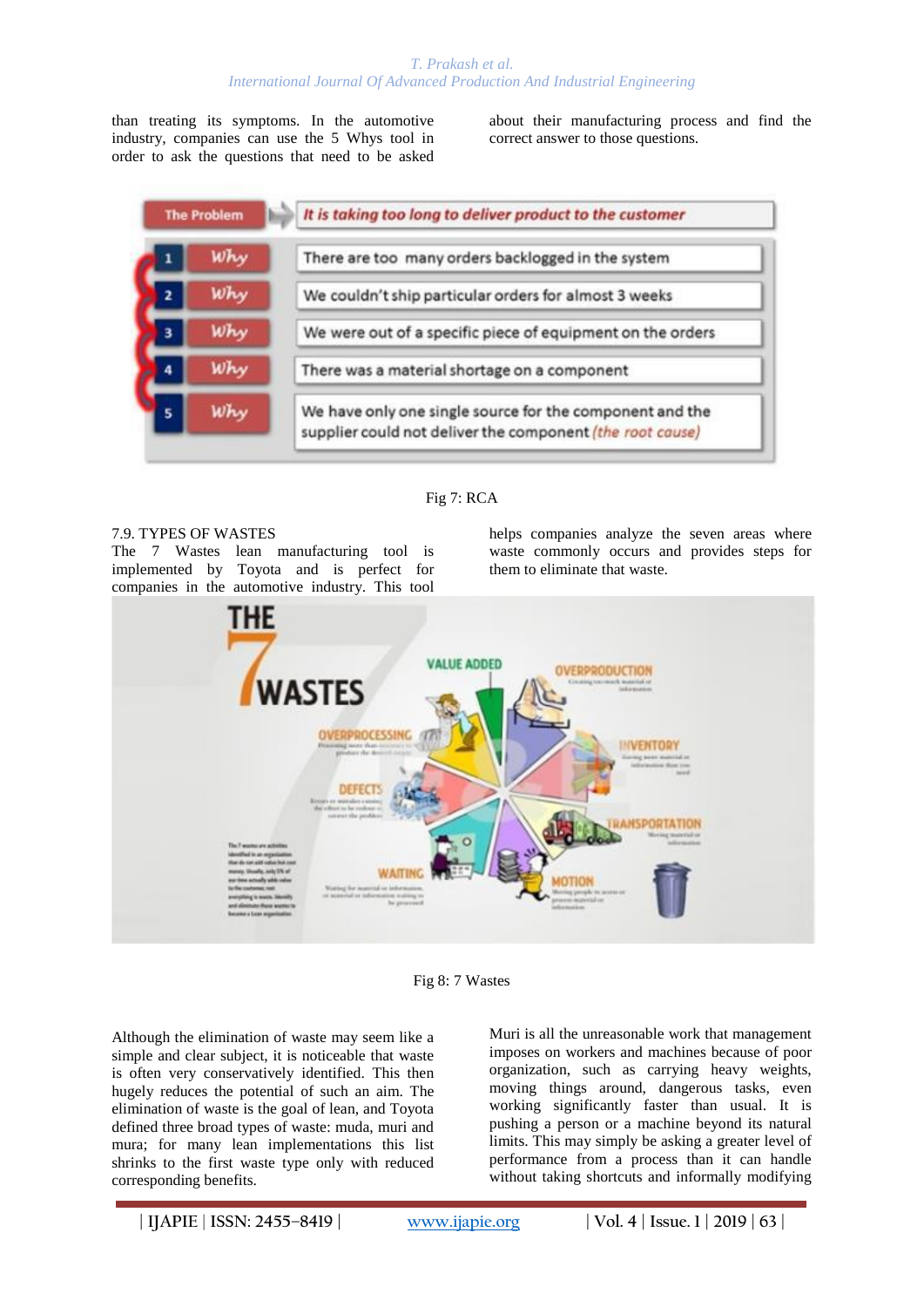decision criteria. Unreasonable work is almost always a cause of multiple variations. To link these three concepts is simple in TPS and thus lean. Firstly, muri focus on the preparation and planning of the process, or what work can be avoided proactively by design. Next, murathen focuses on how the work design is implemented and the elimination of fluctuation at the scheduling or operations level, such as quality and volume. Muda is then discovered after the process is in place and is dealt with reactively. It is seen through variation in output. It is the role of management to examine the Muda, in the processes and eliminate the deeper causes by considering the connections to the muri and mura of the system. The Muda and mura inconsistencies must be fed back to the muri, or planning, stage for the next project.

A typical example of the interplay of these wastes is the corporate behavior of "making the numbers" as the end of a reporting period approaches. Demand is raised to 'make plan,' increasing (mura), when the "numbers" are low, which causes production to try to squeeze extra capacity from the process, which causes routines and standards to be modified or stretched. This stretch and improvisation leads to muri-style waste, which leads to downtime, mistakes and back flows, and waiting, thus the Muda of waiting, correction and movement. [4]

Eventually, an eighth "Muda" was defined by Womack et al. (2003); it was described as manufacturing goods or services that do not meet customer demand or specifications. Many others have added the "waste of unused human talent" to the original seven wastes. For example, Six Sigma includes the waste of Skills, referred to as "underutilizing capabilities and delegating tasks with inadequate training". Other additional wastes added were for example "space". These wastes were not originally a part of the seven deadly wastes defined by Taiichi Ohno in TPS, but were found to be useful additions in practice. In 1999 Geoffrey Mika in his book, "Kaizen Event Implementation Manual" added three more forms of waste that are now universally accepted; The waste associated with working to the wrong metrics or no metrics, the waste associated with not utilizing a complete worker by not allowing them to contribute ideas and suggestions and be part of Participative Management, and lastly the waste attributable to improper use of computers; not having the proper software, training on use and time spent surfing, playing games or just wasting time. For a complete listing of the "old" and "new" wastes see Bicheno and Holweg (2009)

The identification of non-value-adding work, as distinct from wasted work, is critical to identifying

the assumptions behind the current work process and to challenging them in due course. [8] Breakthroughs in SMED and other process changing techniques rely upon clear identification of where untapped opportunities may lie if the processing assumptions are challenged.

## 8. LITERATURE REVIEW OF JIT AND BATCH PRODUCTION:

## 8.1 BATCH PRODUCTION:

Batch production is a technique used in manufacturing, in which the object in question is created stage by stage over a series of workstations, and different batches of products are made. Together with job production (one-off production) and mass production (flow production or continuous production) it is one of the three main production methods.

Batch production is most common in bakeries and in the manufacture of sports shoes, pharmaceutical ingredients (APIs), purifying water, inks, paints and adhesives.

In the manufacture of inks and paints, a technique called a color-run is used. A color-run is where one manufactures the lightest color first, such as light yellow followed by the next increasingly darker color such as orange, then red and so on until reaching black and then starts over again. There are several advantages of batch production; it can reduce initial capital outlay (the cost of setting up the machines) because a single production line can be used to produce several products. As shown in the example, batch production can be useful for small businesses that cannot afford to run continuous production lines. If a retailer buys a batch of a product that does not sell, then the producer can cease production without having to sustain huge losses. Batch production is also useful for a factory that makes seasonal items, products for which it is difficult to forecast demand, a trial run for production, or products that have a high profit margin. it also has some drawbacks. There are inefficiencies associated with batch production as equipment must be stopped, re-configured, and its output tested before the next batch can be produced. Idle time between batches is known as downtime. The time between consecutive batches is known as cycle time. Cycle time variation is a Lean Manufacturing metric. Continuous production is used for products that are made in a similar manner. For example, a certain car model has the same body shape and therefore, many of the same model cars can be made at the same time without stopping, decreasing manufacturing cost.

#### 8.2. JUST IN TIME:

Just-in-time (JIT) manufacturing, also known as just-in-time production or the Toyota Production System (TPS), is a methodology aimed primarily at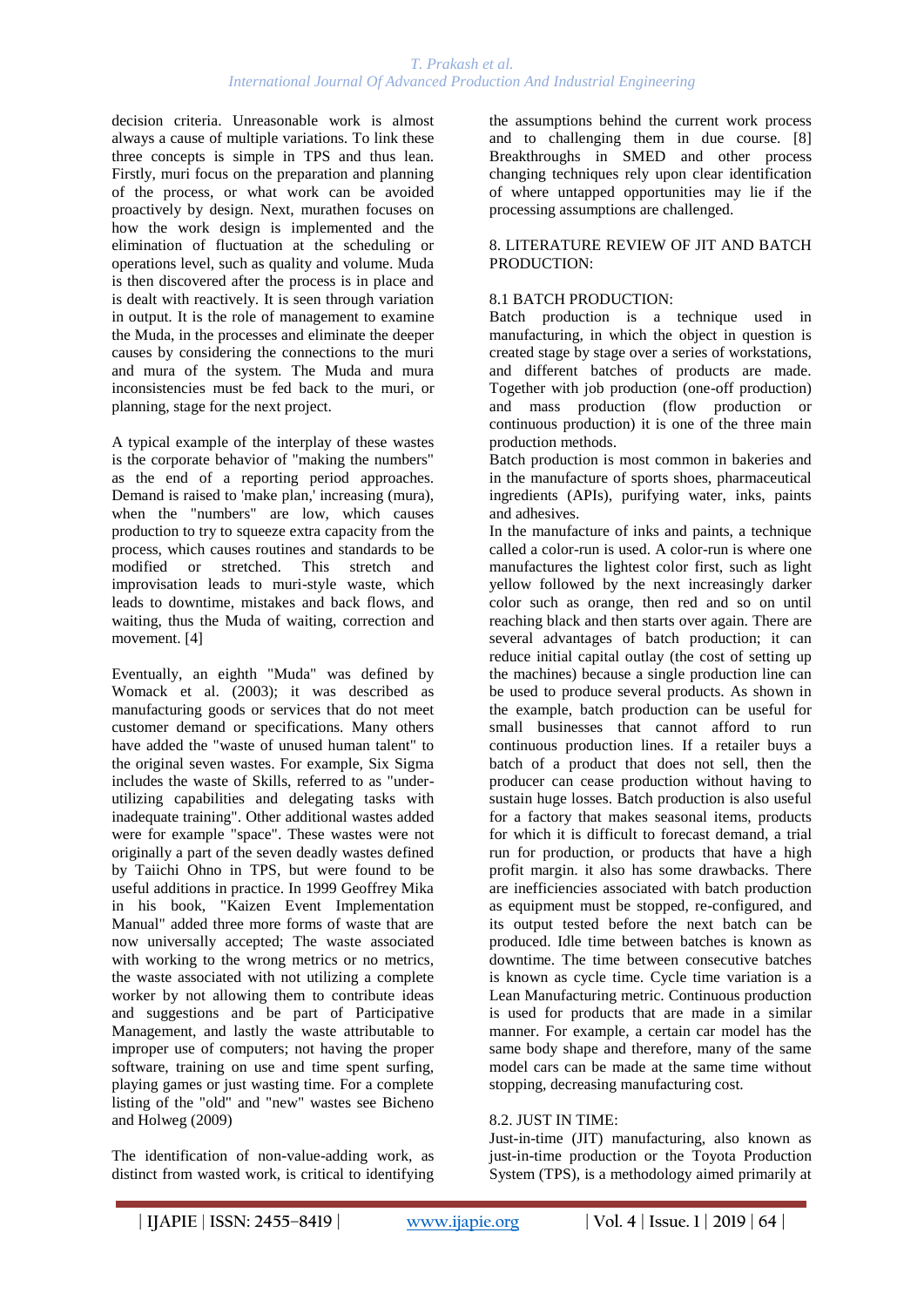reducing flow times within production system as well as response times from suppliers and to customers. Its origin and development were in Japan, largely in the 1960s and 1970s and particularly at Toyota.

Alternative terms for JIT manufacturing have been used. Motorola's choice was short-cycle manufacturing (SCM). IBM's was continuous-flow manufacturing (CFM), and demand-flow manufacturing (DFM), a term handed down from consultant John Constanza at his Institute of Technology in Colorado. Still another alternative was mentioned by Goddard, who said that "Toyota Production System is often mistakenly referred to as the 'Kanban System'", and pointed out that Kanban is but one element of TPS, as well as JIT production. But the wide use of the term JIT manufacturing throughout the 1980s faded fast in the 1990s, as the new term lean manufacturing became established, as "a more recent name for JIT". As just one testament to the commonality of the two terms, Toyota production system (TPS) has been and is widely used as a synonym for both JIT and lean manufacturing**.** 

Sepheri provides a list of methodologies of JIT manufacturing that "are important but not exhaustive":

• Housekeeping – physical organization and discipline.

• Make it right the first time – elimination of defects.

• Setup reduction – flexible changeover approaches.

• Lot sizes of one – the ultimate lot size and flexibility.

• Uniform plant load – leveling as a control mechanism.

• Balanced flow – organizing flow scheduling throughput.

• Skill diversification – multi-functional workers.

• Control by visibility – communication media for activity.

• Preventive maintenance – flawless running, no defects.

- Fitness for use producibility, design for process.
- Compact plant layout product-oriented design.

• Streamlining movements – smoothing materials handling.

• Supplier networks – extensions of the factory.

• Worker involvement – small group improvement activities.

• Cellular manufacturing – production methods for flow.

Pull system – signal [Kanban] replenishment/resupply systems.

Objectives and benefits of JIT manufacturing may be stated in two primary ways: first, in specific and quantitative terms, via published case studies; second, general listings and discussion.

A case-study summary from Daman Products in 1999 lists the following benefits: reduced cycle times 97%, setup times 50%, lead times from 4 to 8 weeks to 5 to 10 days, flow distance  $90\%$  – achieved via four focused (cellular) factories, pull scheduling, Kanban, visual management, and employee empowerment. Another study from NCR (Dundee Scotland) in 1998, a producer of make-toorder automated teller machines, includes some of the same benefits while also focusing on JIT purchasing: In switching to JIT over a weekend in 1998, eliminated buffer inventories, reducing inventory from 47 days to 5 days, flow time from 15 days to 2 days, with 60% of purchased parts arriving JIT and 77% going dock to line, and suppliers reduced from 480 to 165.

Hewlett-Packard, one of western industry's earliest JIT implementers, provides a set of four case studies from four H-P divisions during the mid-1980s. [43] The four divisions, Greeley, Fort Collins, Computer Systems, and Vancouver, employed some but not all of the same measures. At the time about half of H-P's 52 divisions had adopted JIT.

"Just-in-Time" means making "only what is needed, when it is needed, and in the amount needed." For example, to efficiently produce a large number of automobiles, which can consist of around 30,000 parts, it is necessary to create a detailed production plan that includes parts procurement. Supplying "what is needed, when it is needed, and in the amount needed" according to this production plan can eliminate waste, inconsistencies, and unreasonable requirements, resulting in improved productivity.

9.THRUSTS IN LEAN MANUFACTURING DESIGNS:

#### 9.1. SOLID LEADERSHIP

The term solid leadership improves communication of the vision. Thus, facilitates and models the behaviors of lean manufacturing. It also sets the standards for the organization allowing to assist the workforce in adapting to the change. It also builds trust and inspires commitment by coaches and develops the workforce and constantly challenges the system.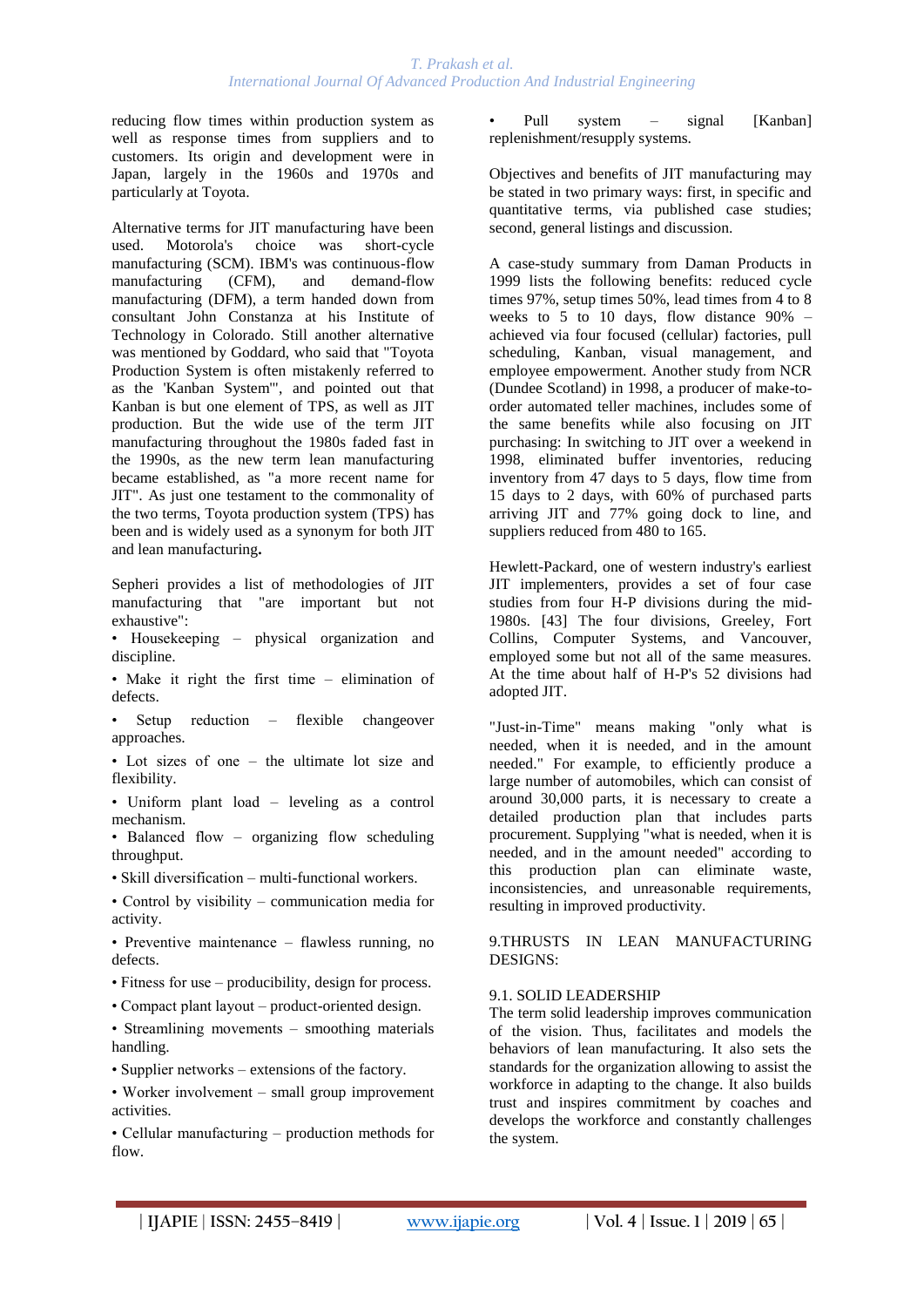## 9.2. TEAM-BASED CULTURES

It uses project-oriented, team-based structures which focus on empowerment concepts. It helps to leverage knowledge by using highly skilled workers. It also promotes employee accountability and responsibility for work. Advocating the continual development of the workforce by value diversity. Believe that employee ownership of the final product is shared throughout the process.

#### 9.3. COMMUNICATION SYSTEMS

Advocating and developing processes to identify critical design issues within early processes. Encouraging "on-the-spot" decision-making processes that use the fewest resources in order to resolve critical design issues. It also promotes knowledge sharing among hourly workers, management, as well as design personnel. Drives the behaviors of internal operations, as well as focus on the behaviors of suppliers and customers. Accept formal and informal communication behaviors

#### 9.4. SIMULTANEOUS DEVELOPMENT AND CONTINUOUS IMPROVEMENT PROCESSES

It encourages designing the product right the first time. Using continuous improvement processes in order to identify the non-value-added problems. Drive commitment for the purpose of eliminating problems (controlling them is not enough). Advocating just-in-time material control systems and promoting constant improvement throughout the supply chain. Leverage the knowledge of the organization with the knowledge bases of suppliers and customers. Continually training and developing highly skilled workers. Usage of scoreboards or measurement systems to monitor progress.

## 10. RESULT AND DISCUSSIONS:

In this paper, we have analyzed and studied about the principles of lean manufacturing, its basic is to employ continuous improvement processes in order to focus on waste elimination or non-value-added steps within organization. The challenge for the organizations is to utilize lean manufacturing for the purpose of creating a culture that will create and sustain long-term commitment from top management through the entire workforce. majorly discussed principles are value, value-stream, flow, pull, perfection. This paper also describes about various thrust methods that are involved in lean techniques. Some of the thrust methods that are included are solid leadership, team-based cultures, communication system, simultaneous development and continuous improvement process.

We also have studied and analyzed, Companies like to use JIT because it can be a more cost-efficient method of keeping merchandise in stock. JIT

minimizes the amount of time that you need to keep merchandise in your warehouse. Requires less warehouse space: With a faster turnaround of stock, you don't need as much warehouse or storage space to store goods. This reduces the amount of storage your small business needs to rent or buy, freeing up funds for other parts of the business. It can help in eliminating wasted by faster turnaround of stock prevents goods becoming damaged or obsolete while sitting in storage, reducing waste. This again saves money by preventing investment in unnecessary merchandise and reducing the need to replace old stock. and requires a smaller investment: JIT inventory management is ideal for smaller companies that don't have the money available to purchase huge amounts of stock at once. Ordering merchandise as and when it's needed helps to maintain a healthy cash flow. Entrepreneur Depot adds that JIT has the added benefits of allowing you to maintain a flexible workforce. Having workers who are trained in other areas of the manufacturing process – and not just in maintaining the logistics of a warehouse bulging with inventory – allows you to move workers where they are needed most. JIT also allows you to synchronize production schedules with demand.

But JIT systems are not all rosy and easily managed. Entrepreneur Depot notes that JIT can leave you vulnerable to supply stocks. JIT leaves manufacturers vulnerable to supply stocks.

On analyzing Batch Production, Products can be produced in mass quantities, reducing the overall cost per unit Companies only focus on a small group of products, leading to greater quality control and product expertise Cost of labor is reduced, as workers only focus on a particular task or set of tasks Cost of machinery is reduced, as one machine can handle several different product configurations Lends itself to repeat orders, meaning a smoother, more consistent production flow over time Machinery isn't always on, saving on energy costs On other hand, each batch must be tested for quality and uniformity before future batches can be produced, causing idle downtime Machinery must be stopped and recalibrated between batches, also causing downtime Storage costs are high for large batches of the same product. Fewer varieties of jobs can demotivate employees.

We conclude saying that, the above-mentioned principles of lean manufacturing along with the techniques can be implemented in automobile industries in order to achieve increased production. The lean tools should be implemented one at a time. Trying to implement multiple tools at a time will lead to loss of time, materials and human power and money. Lean Manufacturing is a